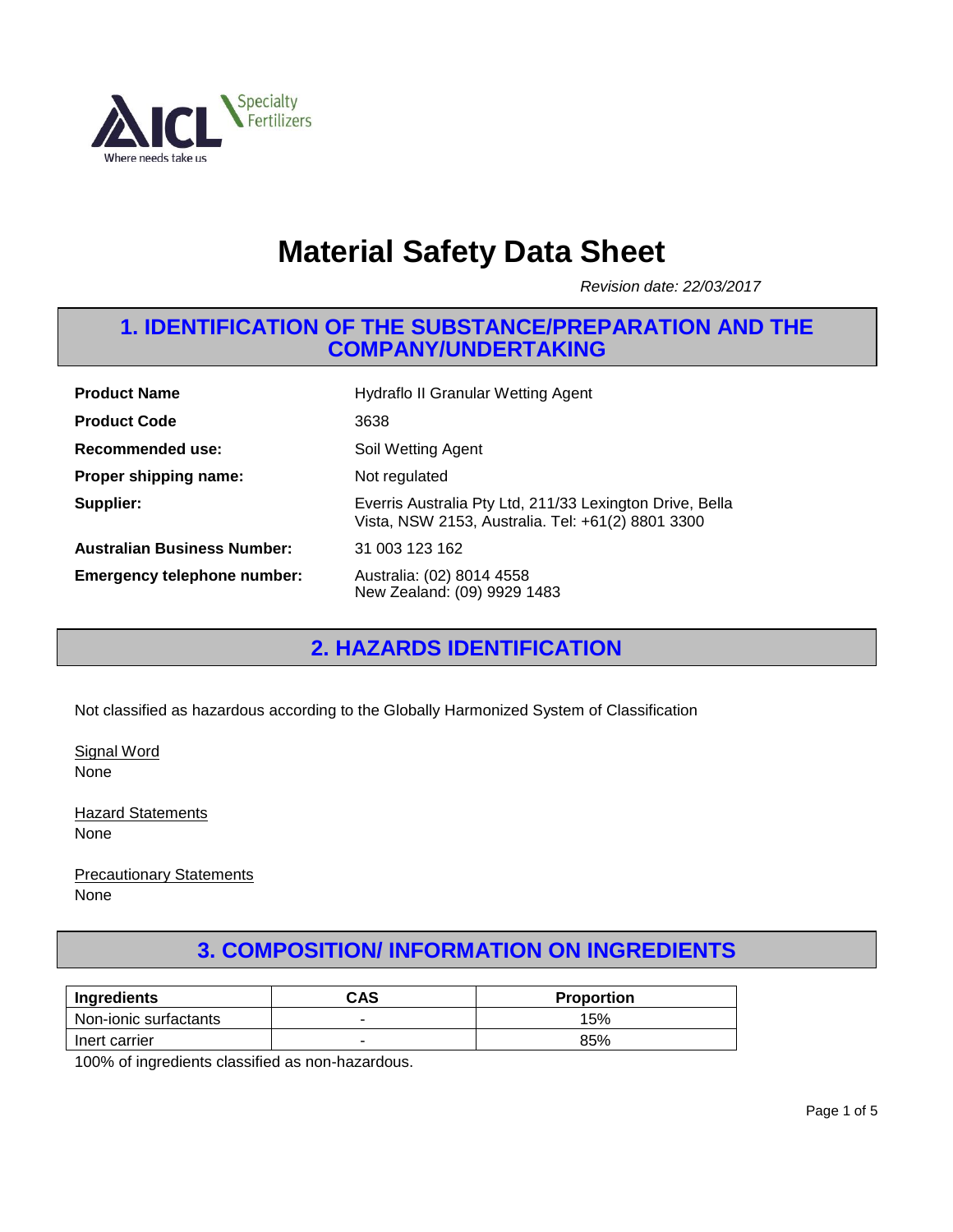# 100% of ingredients are determined to be not hazardous. **4. FIRST AID MEASURES**

| <b>Inhalation</b> | Remove patient to fresh air. Obtain medical attention if irritation occurs and<br>persists.                                                                                                  |
|-------------------|----------------------------------------------------------------------------------------------------------------------------------------------------------------------------------------------|
| Ingestion         | Rinse mouth with water. Give 1-2 glasses of water to drink. If poisoning occurs contact a<br>doctor or poisons information centre, phone 13 11 26 (Australia) 0800 764 766 (New<br>Zealand). |
| <b>Skin</b>       | Remove contaminated clothing and wash the affected area thoroughly with soap and<br>water. Obtain medical attention if irritation occurs and persists.                                       |
| Eye               | Hold eyelids apart and irrigate thoroughly with large quantities of water for 15 minutes.                                                                                                    |

#### **5. FIRE FIGHTING MEASURES**

| <b>Suitable Extinguishing Media</b>                      | Dry chemical, chemical foam, water spray, carbon dioxide.                                                             |
|----------------------------------------------------------|-----------------------------------------------------------------------------------------------------------------------|
| Unsuitable Extinguishing Media                           | No information available                                                                                              |
| <b>Hazards from Combustion</b><br><b>Products</b>        | None known                                                                                                            |
| <b>Decomposition products</b>                            | None known                                                                                                            |
| <b>Special Protective Equipment for</b><br>fire fighters | In the event of fire do not breathe fumes. Wear self-contained breathing<br>apparatus for fire-fighting if necessary. |

## **6. ACCIDENTAL RELEASE MEASURES**

| <b>Emergency Procedures</b> | Avoid dust formation. Sweep-up to prevent slipping hazard. Prevent product                                                                                                                                  |  |
|-----------------------------|-------------------------------------------------------------------------------------------------------------------------------------------------------------------------------------------------------------|--|
|                             | from entering drains. Do not contaminate surface water. Shovel or sweep up<br>spills and return to original container if product is usable. If not usable<br>dispose of at an approved waste disposal site. |  |

# **7. HANDLING AND STORAGE**

| <b>Precautions for Safe Handling</b> | Avoid dust formation. Wash hands before eating, drinking,                                                                                                                                                                                  |
|--------------------------------------|--------------------------------------------------------------------------------------------------------------------------------------------------------------------------------------------------------------------------------------------|
| <b>Conditions for Safe Storage</b>   | smoking or going to the toilet.                                                                                                                                                                                                            |
|                                      | Avoid container breakage. Keep away from food, feed or<br>feedstuffs. Avoid contact with skin, eyes or clothing. Wash after<br>handling. Keep out of reach of children. Store in cool and dry place<br>away from direct heat and sunlight. |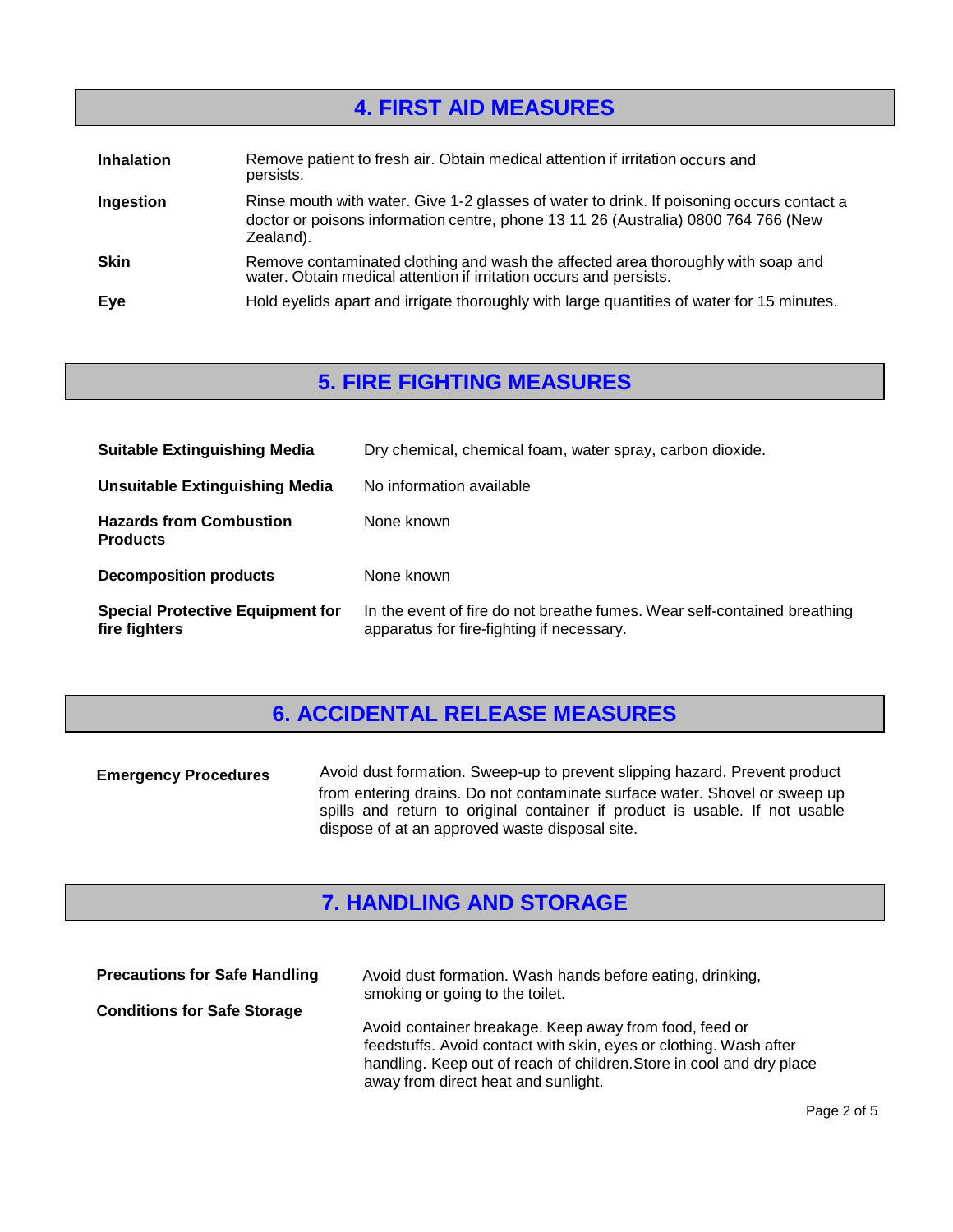# **8. EXPOSURE CONTROLS / PERSONAL PROTECTION**

| <b>National Exposure Standards</b> | No exposure standards have been set for the components of this product.                                                                                                                                                                                                                                                                       |
|------------------------------------|-----------------------------------------------------------------------------------------------------------------------------------------------------------------------------------------------------------------------------------------------------------------------------------------------------------------------------------------------|
| <b>Biological Limit Values</b>     | None allocated                                                                                                                                                                                                                                                                                                                                |
| <b>Engineering Controls</b>        | Ensure adequate ventilation.                                                                                                                                                                                                                                                                                                                  |
| <b>Respiratory Protection</b>      | Respiratory protection should not be required for normal use/handling.<br>Avoid breathing dust. If airborne dust levels are high, a dust mask is<br>recommended to avoid inhalation. The respirator use limitations<br>specified by the manufacturer must be observed. Respirators must be<br>in compliance with AS/NZS 1715 and AS/NZS 1716. |
| <b>Eye Protection</b>              | Protective eye wear is normally not required when handling this product<br>is suggested to avoid eye contact.                                                                                                                                                                                                                                 |
| <b>Hand and body Protection</b>    | Although this material does not present a significant skin concern, minimize<br>skin contamination by following good industrial practice. Wash hands and<br>contaminated skin thoroughly after handling. Wear gloves if in regular<br>contact.                                                                                                |

#### **9. PHYSICAL AND CHEMICAL PROPERTIES**

| Appearance                                    | Grayish-green or blue granules |
|-----------------------------------------------|--------------------------------|
| Odour                                         | No odour                       |
| <b>Melting Point</b>                          | Not available                  |
| <b>Boiling Point</b>                          | Not available                  |
| <b>Solubility in Water</b>                    | Not soluble                    |
| pH Value                                      | Not available                  |
| <b>Vapour Pressure</b>                        | Nil                            |
| <b>Density</b>                                | Not available                  |
| <b>Decomposition</b><br>temperature           | Not available                  |
| <b>Flammability</b>                           | Not Flammable                  |
| <b>Flammable Limits - Lower Not available</b> |                                |
| Flammable Limits - Upper Not available        |                                |

## **10. STABILITY AND REACTIVITY**

**Chemical Stability** Stable under recommended storage conditions.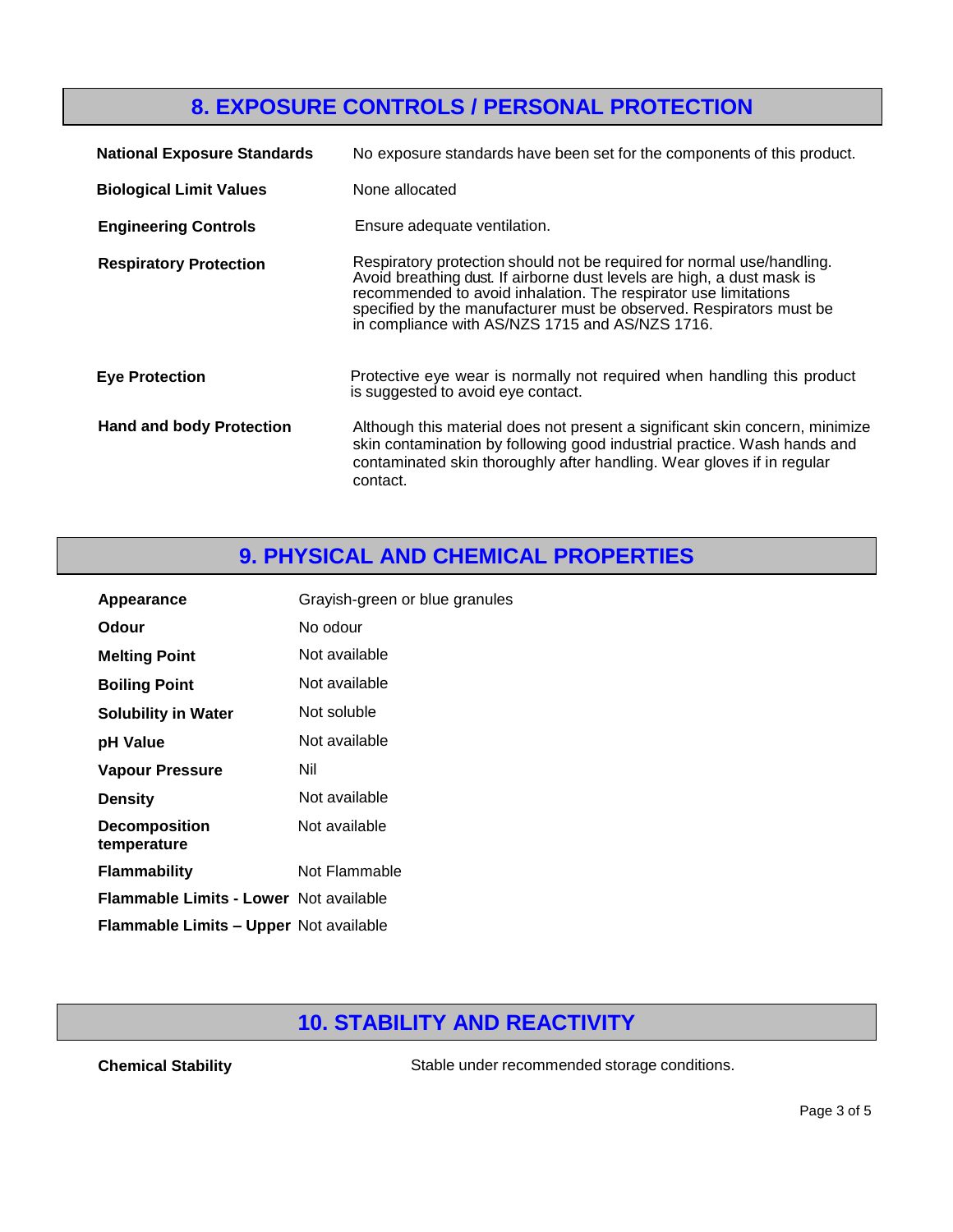Strong oxidising agents No decomposition if stored normally.

# **11. TOXICOLOGICAL INFORMATION**

| <b>Inhalation</b>      | This product is formulated as a granule and is unlikely to be inhaled but if granule<br>breakdown leads to dust formation then inhalation of product in dust may cause irritation of<br>nose and throat and cause coughing. |
|------------------------|-----------------------------------------------------------------------------------------------------------------------------------------------------------------------------------------------------------------------------|
| Ingestion              | This material has low toxicity but ingestion of large amounts may cause slight gastro<br>intestinal upset and diarrhea.                                                                                                     |
| <b>Skin</b>            | May cause skin irritation in susceptible persons.                                                                                                                                                                           |
| Eve                    | May cause eye irritation in susceptible persons.                                                                                                                                                                            |
| <b>Chronic Effects</b> | The product has low chronic toxicity. No long-term effects are known.                                                                                                                                                       |

#### **12. ECOLOGICAL INFORMATION**

| <b>Ecotoxicity</b>            | No information available.                                                                      |
|-------------------------------|------------------------------------------------------------------------------------------------|
| <b>Persistence</b>            | Will degrade over time on contact with soil. Will not bio accumulate.                          |
| <b>Mobility</b>               | No information available.                                                                      |
| <b>Environment Protection</b> | Do not allow product or container to contaminate streams, ponds, drains and<br>other waterways |

#### **13. DISPOSAL CONSIDERATIONS**

| <b>Disposal Considerations</b> | Use up product completely. Dispose of packaging according to state and local |
|--------------------------------|------------------------------------------------------------------------------|
|                                | waste disposal regulations.                                                  |

#### **14. TRANSPORT INFORMATION**

| UN-No:          | Not regulated.                                                                                                              |
|-----------------|-----------------------------------------------------------------------------------------------------------------------------|
| <b>ADR/RID</b>  | Not classified as Dangerous Goods according to the Australian Code for the<br>Transport of Dangerous Goods by Road or Rail. |
| <b>IMDG/IMO</b> | Classified as Not Dangerous Goods for the purpose of transport by sea.                                                      |
| <b>ICAO</b>     | Classified as Not Dangerous Goods for the purpose of transport by air.                                                      |
| Hazchem code:   | Not applicable.                                                                                                             |